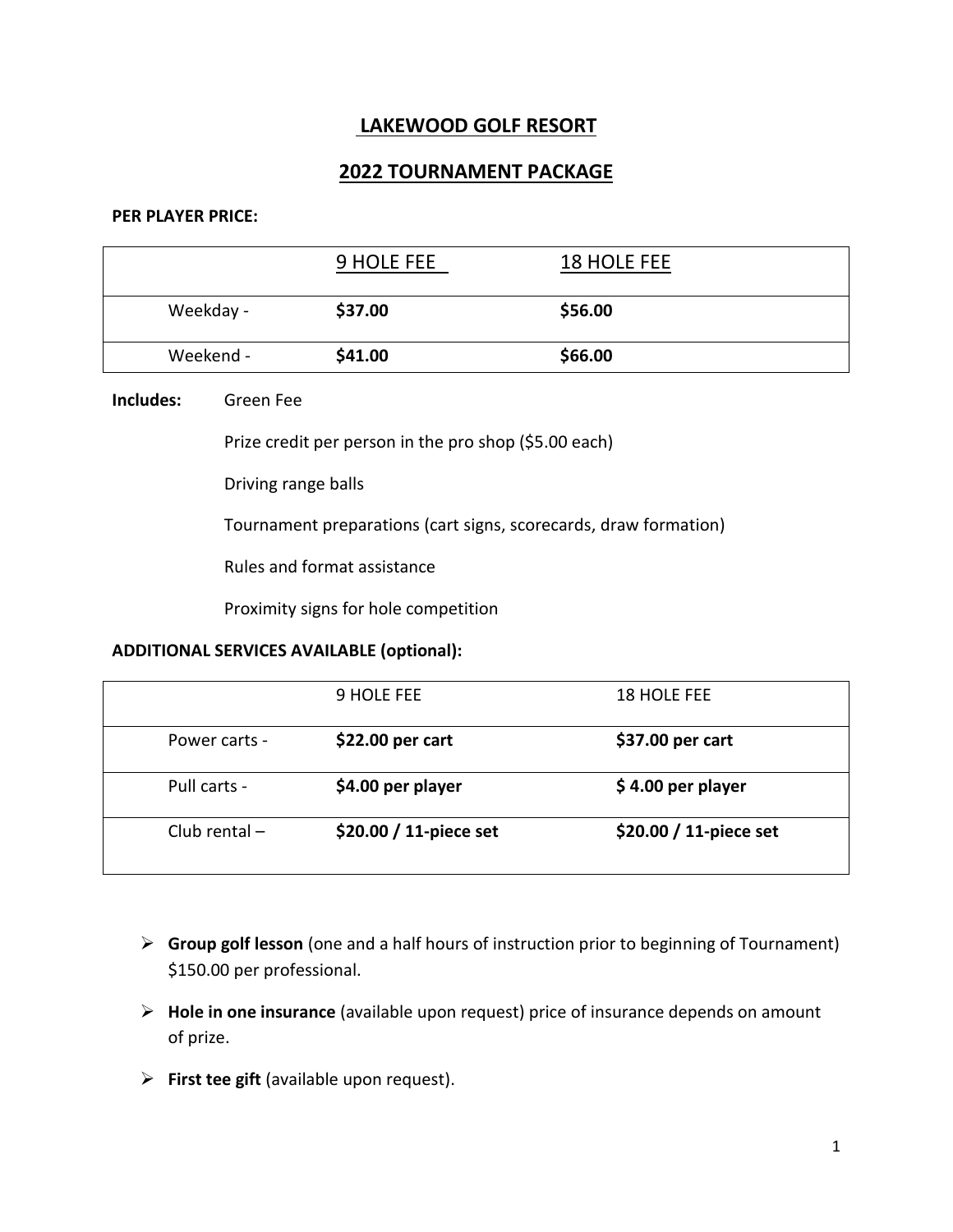# **2022 Barbeque Packages**

# **Company Name - \_\_\_\_\_\_\_\_\_\_\_\_\_\_\_\_\_\_\_\_\_\_\_\_\_\_\_\_\_\_\_\_\_\_\_\_\_**

Please choose one of the following meal packages listed below (check one). This is a per person fee that **includes** gratuity.

| Pkg# | <b>CHOICES</b>                                               | <b>FEE</b> | <b>CHECK</b> |
|------|--------------------------------------------------------------|------------|--------------|
| #1   | Home Made BBQ Hamburgers with Potato Salad                   | \$19.00    |              |
| #2   | BBQ Beef on a bun with Potato Salad                          | \$19.00    |              |
| #3   | 6-ounce AAA BBQ Sirloin Steak with Baked Potatoes            | \$24.00    |              |
| #4   | Roast Baron of Beef with classic Mashed Potatoes             | \$28.00    |              |
| #5   | \$28.75<br>Chicken Kiev with Baby Roasted Potatoes           |            |              |
| #6   | \$28.75<br>8-ounce AAA BBQ Sirloin Steak with Baked Potatoes |            |              |
| #7   | AAA Alberta Prime Rib with Roasted Potatoes                  | \$36.00    |              |
|      | Minimum of 25 players                                        |            |              |

# **Please choose (check) two of the following items:**

| $\triangleright$ Corn on the Cob;            |  |
|----------------------------------------------|--|
| $\triangleright$ Ginger Honey Carrots;       |  |
| $\triangleright$ Green Beans with Mushrooms: |  |
| $\triangleright$ Baked Beans;                |  |
| $\triangleright$ Caesar Salad;               |  |
| $\triangleright$ Tossed Salad;               |  |
| $\triangleright$ Pasta Salad                 |  |

#### **Please choose one of the following items (do not check if you chose meal package #1 or #2)**

- ➢ Garlic Toast \_\_\_\_
- ➢ Dinner Rolls \_\_\_\_

**All meals served with chef's choice of dessert. Coffee and tea included.**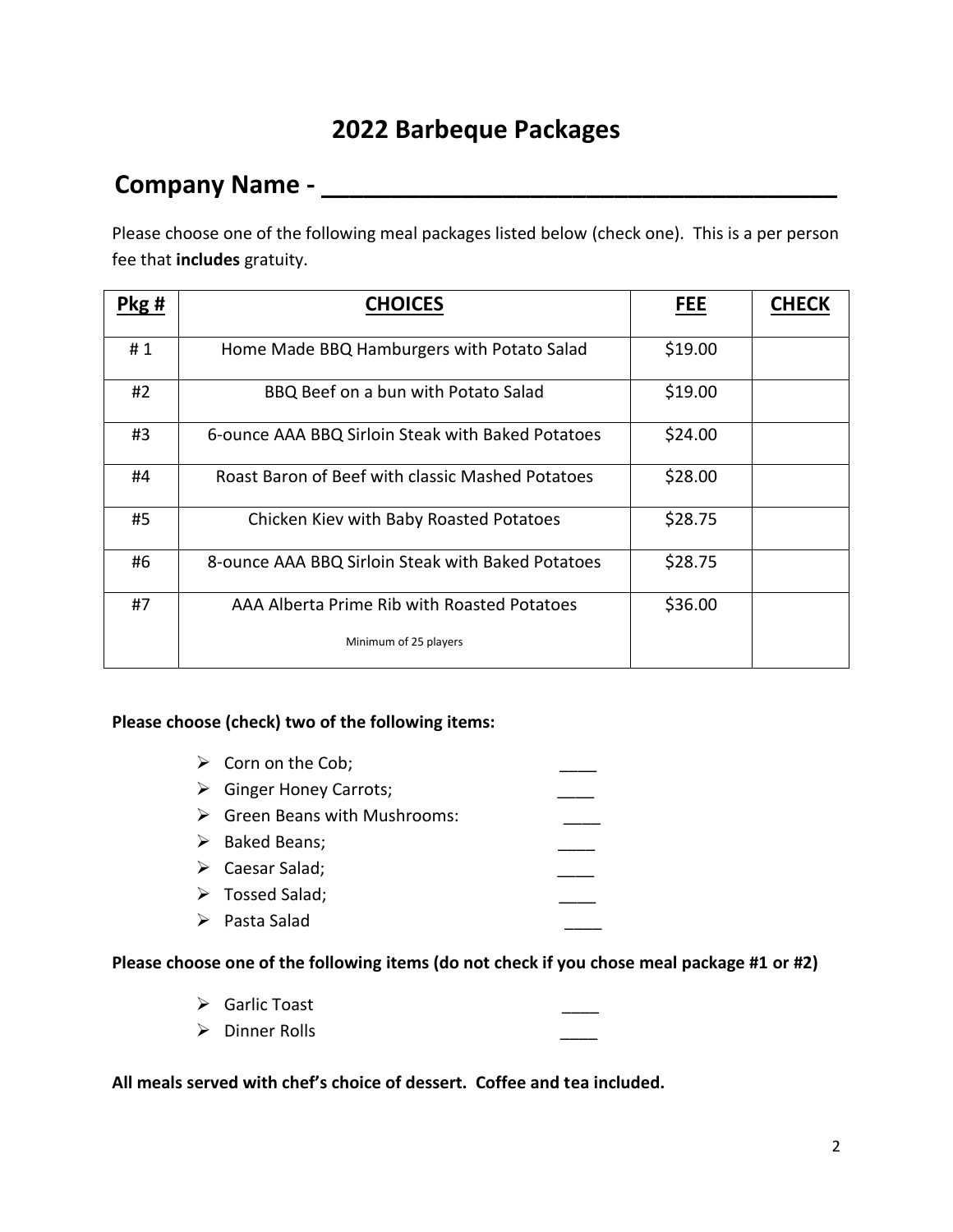## **TOURNAMENT POLICIES**

- 1. The following policies will apply to any group, company, or organization with 12 or more players that wish to advance book a golf tournament or block booking. The following may not be altered without the approval from the Lakewood Golf Resort. Please sign at the end of this document to confirm that you have read and agree to the Lakewood Golf Resort tournament policies.
- 2. All groups must have a deposit of \$200.00 (cheque or credit card) to confirm the chosen date. The deposit will be deducted from the final invoice total. Final payments are due no more than 14 days after the event and are subject to pay 2% interest per month on overdue balances.
- 3. The tournament organizer will be responsible to co-ordinate final payment to the club for their event. The club will not accept individual payment from participating players on the day of event.
- 3. A meeting with the Lakewood Tournament Co-ordinator is required at least 7 days prior to the tournament to finalize any details.
- 4. Players must have their own set of golf clubs. Rental clubs are available but must be reserved prior to the tournament date to ensure their availability.
- 5. If a participant has damaged a power cart, which has been used during the tournament, the tournament committee will assume all responsibility for the repair of the cart.
- 6. Lakewood Golf Resort will be the sole supplier of food and beverage items. A 15% gratuity will automatically be added to add events that use drink tickets for their event. The gratuity will be added only for the total of drink tickets redeemed.
- 7. All players are required to adhere to the dress code set forth in this paragraph. All male golfers are required to wear a shirt at all times and their shirt must have sleeves! Ladies can wear shirts with sleeves or a sleeveless shirt, but the shoulder strap must be a minimum of two inches wide. Men cannot wear muscle shirts or sleeveless shirts and ladies cannot wear tank tops or spaghetti strap shirts.
- 8. Liquor consumption on the golf course is restricted to all alcoholic beverages being purchased from golf course personnel (in accordance with Alberta liquor laws). All other alcoholic beverages brought to the course by individual players will be confiscated.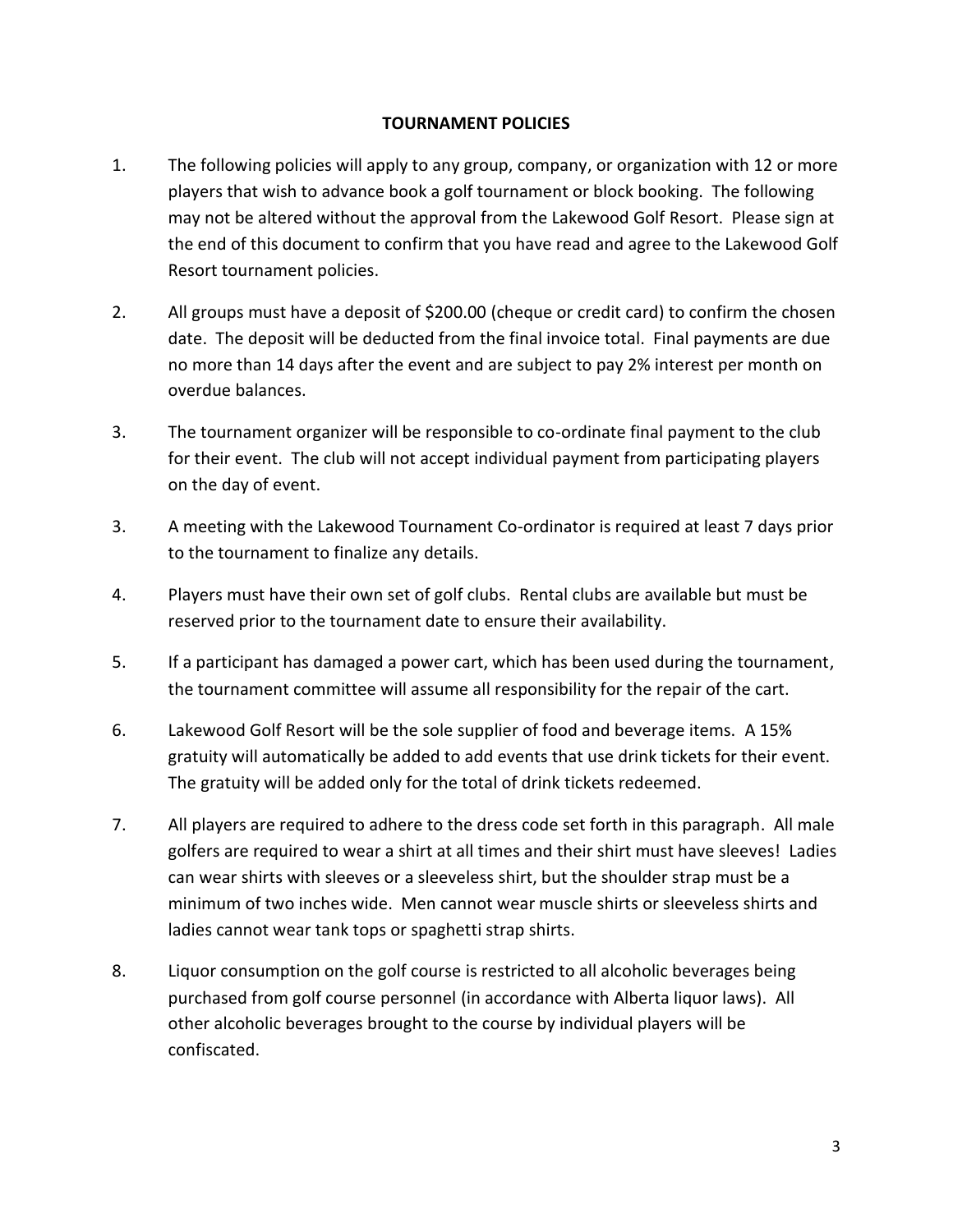- 9. The tournament will start at the scheduled time unless the course is closed or deemed unplayable by the course Superintendent. A delay will be the first option, an alternate day will be the second option and cancellation of the tournament will be offered if deemed that option 1 and 2 are not feasible. Cold weather, rain or wind is not acceptable reasons to cancel.
- 10. **Good and Services Tax (GST) is not included in the prices listed above. GST will be added to the final bill on all applicable items.**

# **TOURNAMENT CO-ORDINATOR CHECKLIST**

# **Initial booking with Lakewood Golf Resort.**

Provide all information to the Lakewood Golf Resort including:

- ➢ Tournament name.
- ➢ Tournament size.
- ➢ Who will be organizing your event (tournament coordinator)?
- $\triangleright$  Mailing address.
- ➢ Contact numbers.
- $\triangleright$  Email address.
- $\triangleright$  Provide deposit cheque.

# **4 months prior to date of event**

 $\triangleright$  Send out invitations for event.

# **3 months prior to date of event**

- 1. Confirm initial numbers for the following:
	- $\triangleright$  Players in tournament.
	- $\triangleright$  People for all food and beverage options.
- 2. Confirm game to be played.
- 3. Confirm any merchandise to be ordered for the event.
- 4. Provide any tournament sponsors with information package.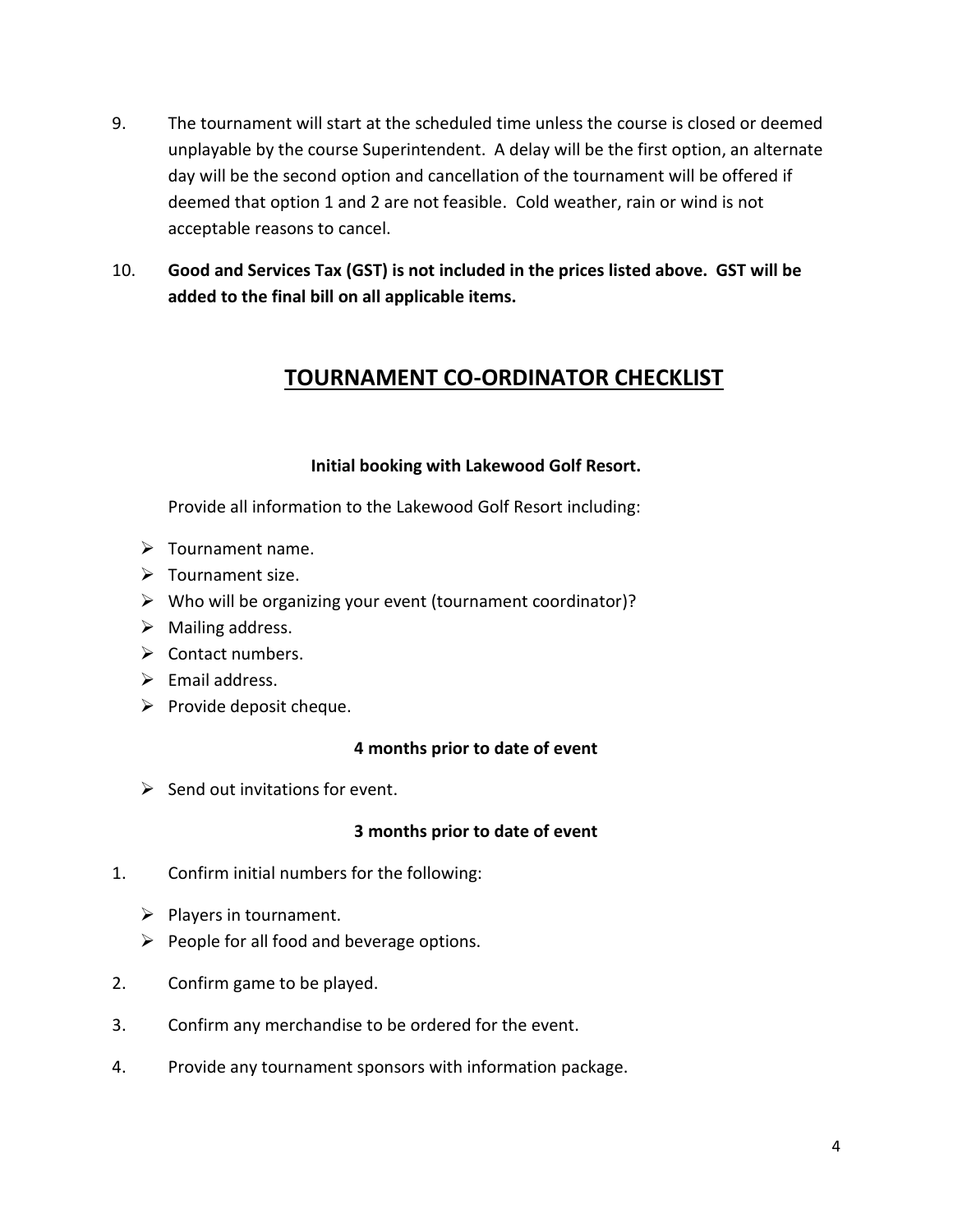#### **1 month prior to the event**

- 1. Confirm all food and beverage options.
- 2. Confirm number of rental sets needed for your event.
- 3. Confirm tournament sponsors to Lakewood Golf Resort.
	- ➢ Provide sponsor contact list to Lakewood tournament coordinator.

## **7 days prior to the event**

- 1. Meet with Lakewood tournament coordinator to discuss all details of event.
- 2. Provide all final numbers for the following:
	- $\triangleright$  Final number of players in tournament.
	- $\blacktriangleright$  Handicaps if needed.
	- $\triangleright$  Number of rental clubs if needed.
	- $\triangleright$  Final number of people for dinner.
	- $\triangleright$  On course food and beverage in applicable.